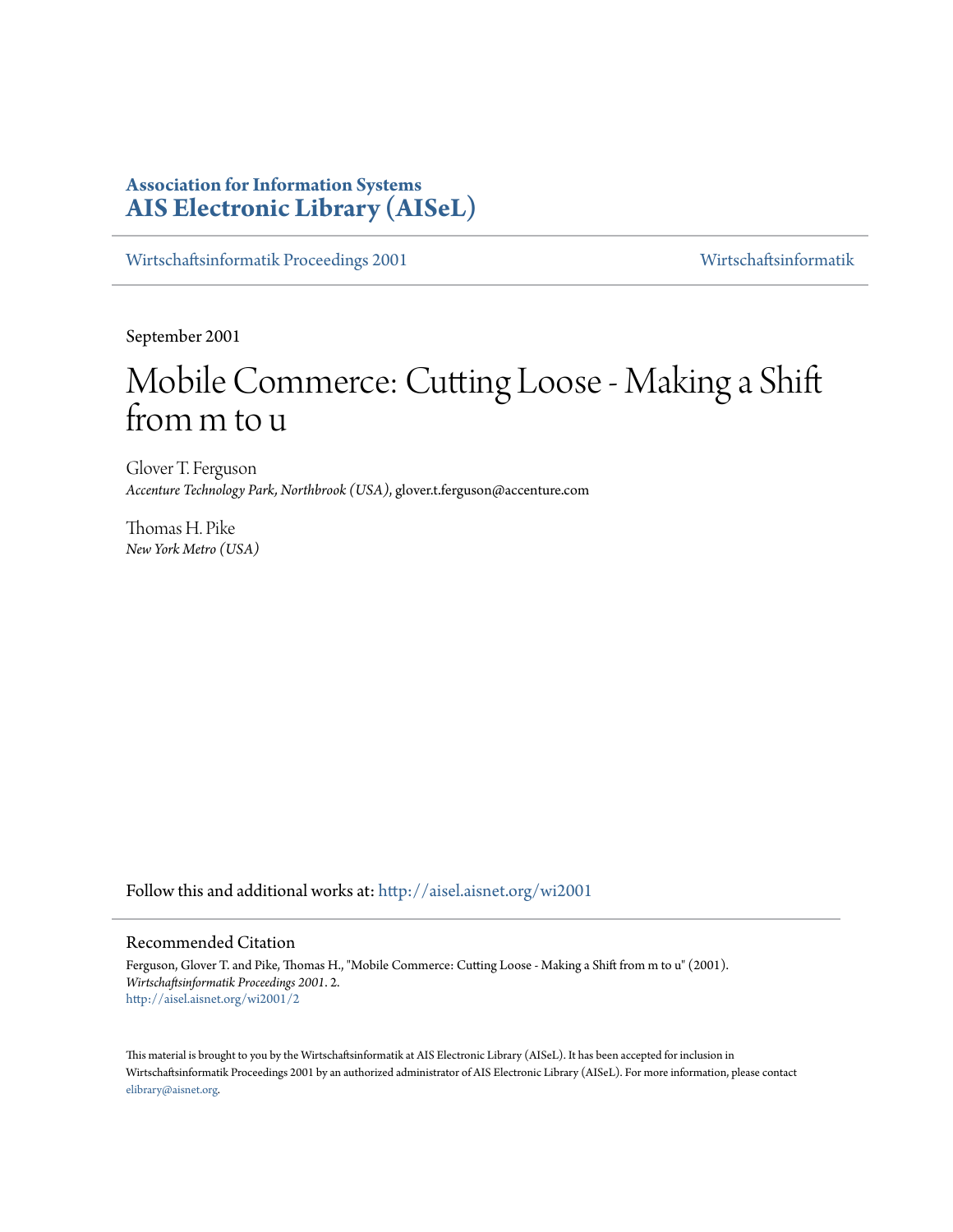In: Buhl, Hans Ulrich, u.a. (Hg.) 2001. *Information Age Economy*; 5. Internationale Tagung Wirtschaftsinformatik 2001. Heidelberg: Physica-Verlag

ISBN: 3-7908-1427-X

© Physica-Verlag Heidelberg 2001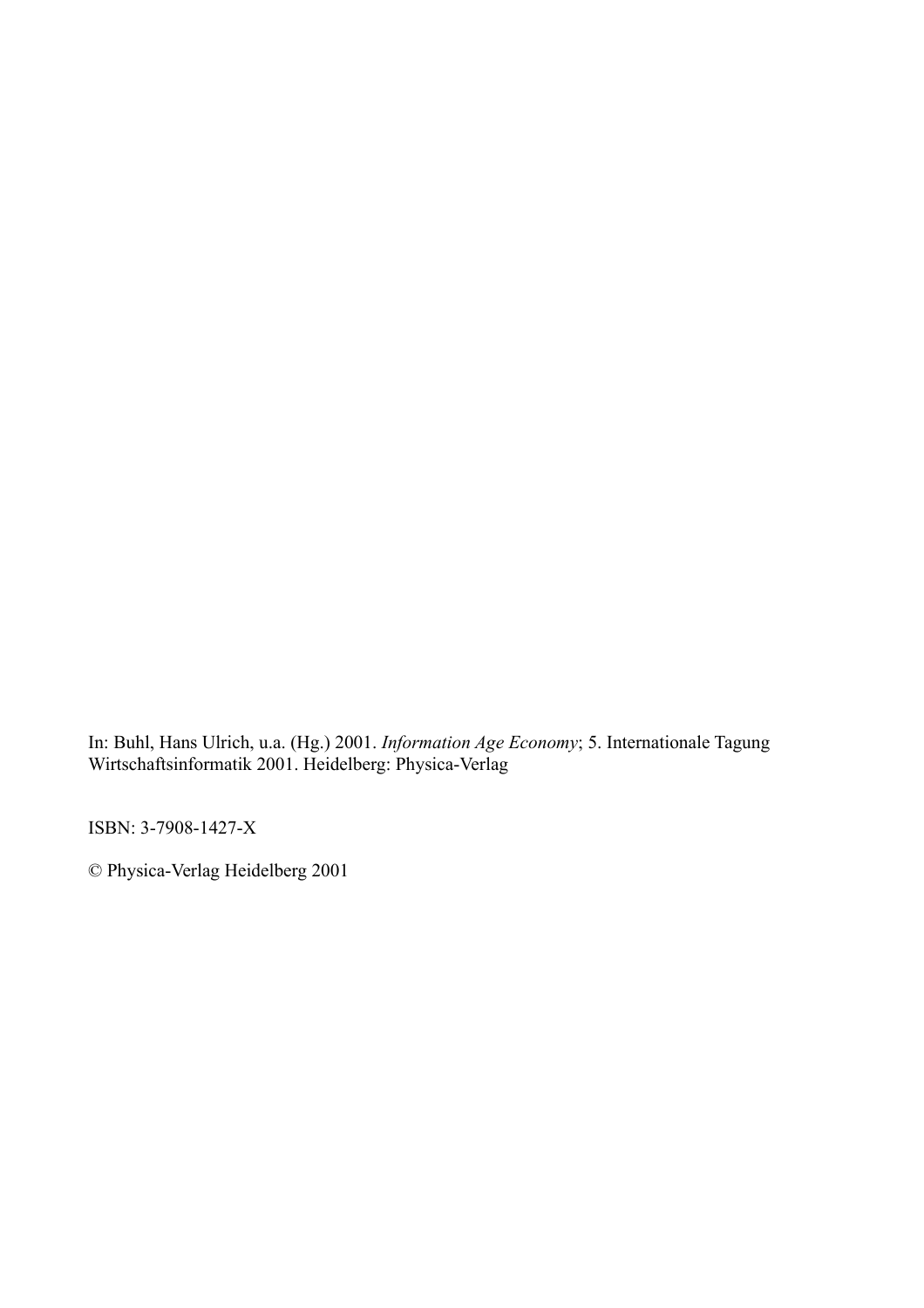# **Mobile Commerce: Cutting Loose - Making a Shift from m to u**

#### **Glover T. Ferguson**

Accenture Technology Park, Northbrook (USA)

#### **Thomas H. Pike**

New York Metro (USA)

*Summary: The buzz today may be about cell phones and PDAs that connect to the Internet. In fact, a much more sweeping change is under way—the emergence of seamless, continuous economic interaction. Call it u-commerce: ubiquitous, untethered, unbounded.* 

## **1 Introduction**

You've got to sympathize with executives these days. Just when they thought they were getting their arms around e-commerce, someone came along and said things were about to change-again. The new challenge, they were warned, was to figure out what to do about m-commerce.

Of course, just about everyone is aware of the explosive growth in the use of cell phones and other handheld devices that underpin mobile commerce. But CEOs around the world are right to wonder if there is anything here beyond the hype that promises consumers they can operate vending machines with their cell phones or trade stocks while jogging. They want to know what m-commerce means for their businesses and how urgent it is to embrace this latest technology-driven change.

We believe that mobile commerce is simply the next step-albeit a very big steptoward something even more encompassing: universal, everyday, around-theclock interconnectivity. The buzz today may be about cell phones and personal digital assistants that can connect to the Internet. In fact, a much more sweeping change is under way-the emergence of a world of seamless, continuous economic and social interaction.

What we are seeing is the dawn of u-commerce-commerce that is:

Ubiquitous-taking place everywhere, at all times;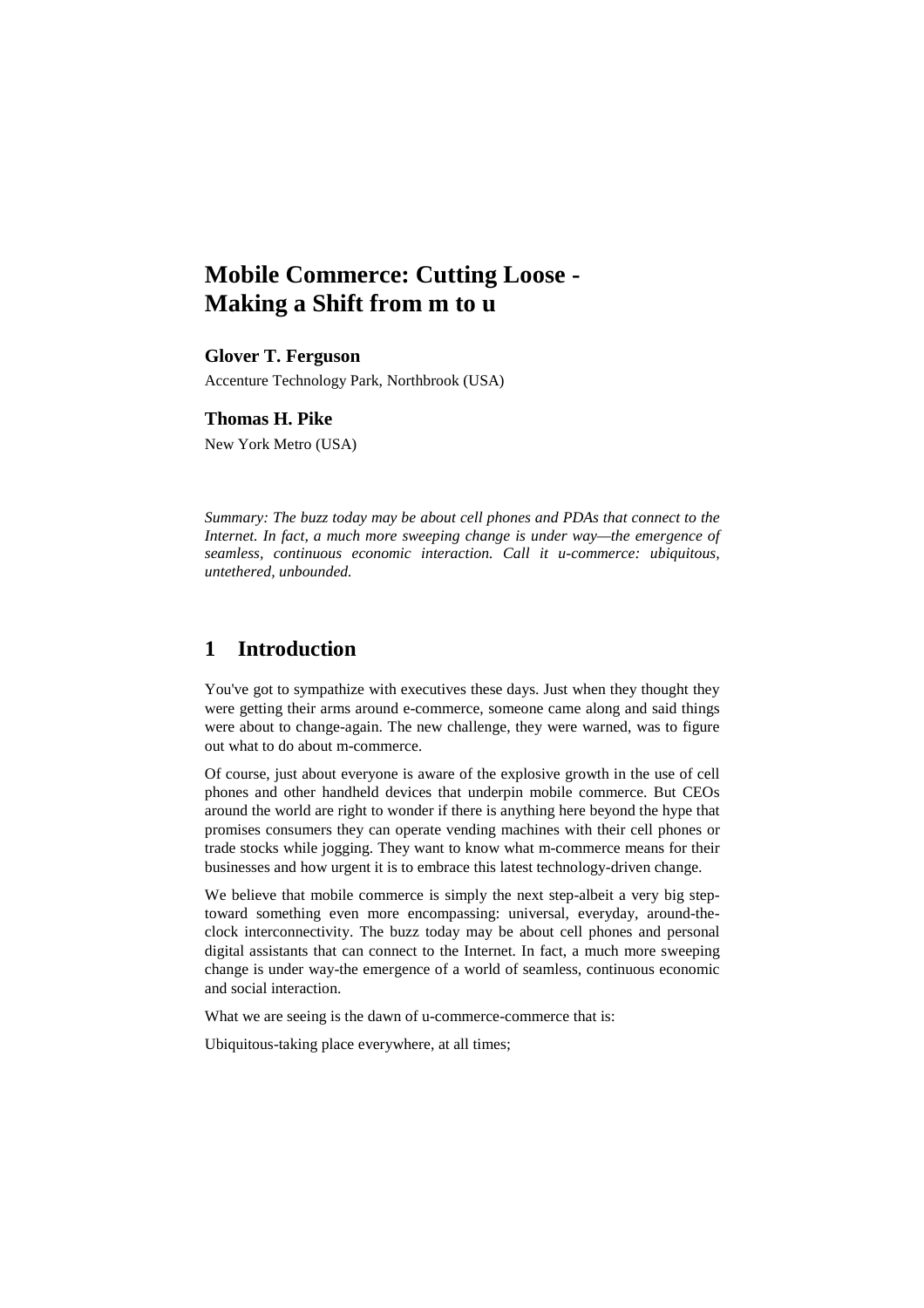Untethered-not constrained by the lines and hard wires of traditional computing and telephony;

Unbounded-no longer limited to the traditional definition of commerce.

Not just a matter of transactions, u-commerce encompasses the flow of information between a business and its employees, supply chain partners, customers and various smart appliances in ways that will either save money or generate new revenue.

Business leaders focused today on e-commerce or even m-commerce should look further out on the horizon, preparing in addition for the challenges and opportunities of u-commerce. Ultimately, they need to think of u-commerce as an "and," not an "or." It should not be seen as a replacement for e-commerce, m-commerce, or bricks and mortar. A more likely scenario is that it will be a fusion of all three, with people moving seamlessly from one to the other, depending on their location and the nature of the need.

Moving into u-commerce is not a replacement for anything your company is doing today, but an extension of it. And it will be mandatory, not optional.

In this world, people will be connected to one another, and to the Web, in a variety of ways that we can only begin to imagine. Along with computers and handheld devices, we may use our televisions, video games and automobile consoles-giving us "t-commerce," "v-commerce" and "a-commerce."

We will be connected faster, more continuously, and without the constraints of space and time that limit today's desktop devices. A cell phone, for example, could be an always-on Internet connection, used as a mobile device when the person is traveling, or hooked into a terminal at home or the office.

Objects also will communicate with one another or with people, transmitting information about their location and status, or taking action and even doing business on people's behalf. An appliance or automobile, for example, will sense impending mechanical problems and schedule maintenance; personal-finance robots will make market transactions automatically according to preprogrammed guidelines.

## **2 Driving Forces**

This isn't science fiction. U-commerce will play a major role in our work and lives because it is consistent with drivers of behavior that are already at work.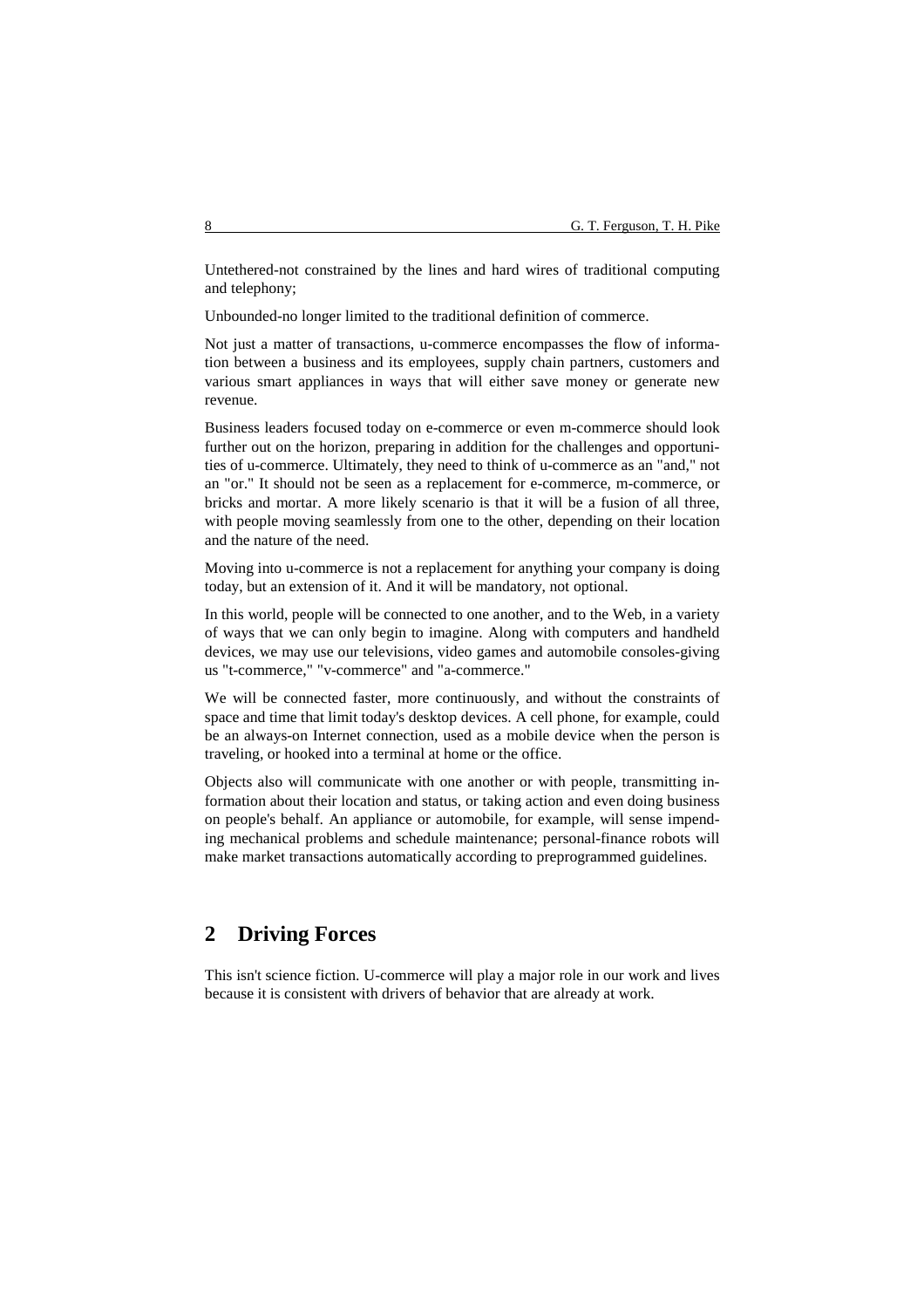#### **2.1 Mobility**

Individual consumers already approach their lives in general with a kind of fastfood mentality. In developed countries, people multitask, using time spent in the car, online or on the street not only to eat but to read or talk as well. Making purchases on the go is a logical extension.

Similarly, in business, employees at all levels are on the move. Today's employee doesn't work just at the office-and indeed may not even have an office. Work gets done at home, in the car, at the customer or client location, or in any available cubicle. The efficiency and productivity of all those individuals can be improved by any of a number of portable devices.

Once connectivity and Internet access are no longer limited to the personal computer, they will become available to people who were never deskbound, like doctors, teachers, electricians and farmers. The opportunity to reach and serve such people at virtually any time opens up new business opportunities.

#### **2.2 Service**

The explosion of computing power has enabled businesses to personalize their products and services based on what they have learned about their customers; therefore, businesses can offer those customers a higher level of service.

With cell phones, PDAs or even more futuristic forms of ubiquitous access that we can't yet imagine, that capability is increased because the customer can, in effect, be anywhere. Several automakers, for example, already offer drivers a variety of personal assistance and services, often based on the geographic position and status of their vehicle at that moment. As access becomes continuous, customer expectations for continuous personal service are likely to increase accordingly.

#### **2.3 Lower cost access**

Phones, pagers and PDAs cost less than computers. In the consumer realm, that means Internet access is becoming available even to people whose lifestyle or financial situation would keep them from buying a computer.

This has important implications for the so-called digital divide that exists not only within the economies of wealthy developed countries, where many citizens still do not have computers, but also between the developed and developing worlds. Lowcost access could greatly boost Internet use in countries like China and Brazil, where cell phone use is becoming relatively common.

Within businesses, mobile devices can help control the cost of extending intranet or Internet access. Currently, the cost of computers and networks is the fastest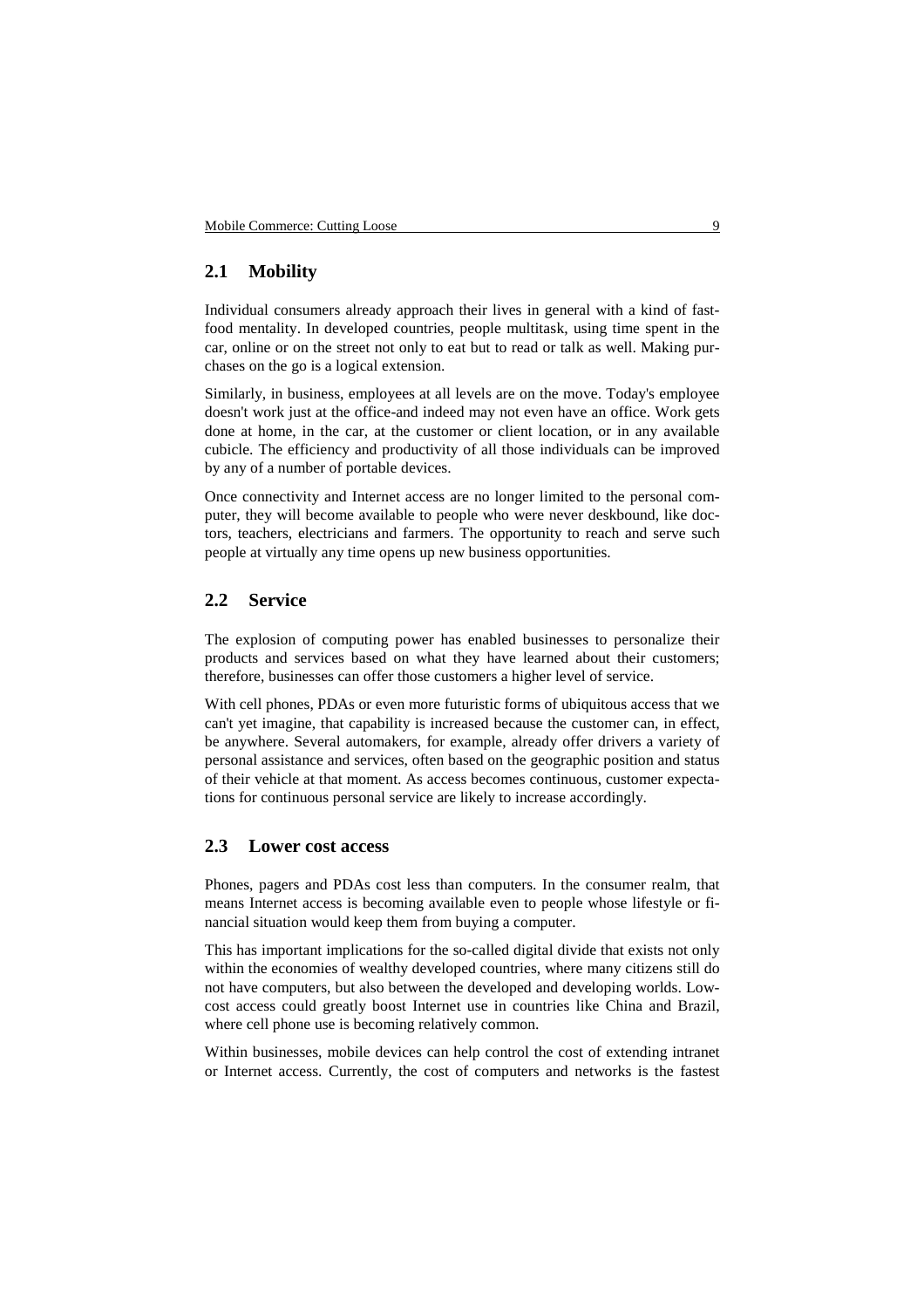growing component of information technology expenses. Mobile devices also can contribute to greater overall employee productivity.

## **3 Bumps in the Road**

To be sure, u-commerce will not burst upon the scene full-blown tomorrow. Like all new technologies, m-commerce and u-commerce still have obstacles to overcome.

#### **3.1 Absence of clear standards**

Unlike Europe, which has consolidated largely around a single frequency and signaling protocol, the United States has phones supporting three different standards to enable communications in various regions of the country. This problem isn't likely to be solved through either government mandate or competitor consensus, so the "winner" will likely be whichever standard can achieve a dominant share first.

Another possibility is that no standard will win. The problem simply may be overpowered with layers of technology, just as browsers can handle XML, HTML and Java.

#### **3.2 Limitations of current handheld devices**

Web access just isn't the same on a screen not much bigger than a business card, and inputting data can be hard on a cell phone pad. Voice-recognition technology is improving but is still imperfect. Meanwhile, compact keyboards that attach to mobile devices (such as PDAs) exist today; holographic projection screens are under development.

Such advances would make mobile devices more user-friendly. But the eventual solution still is likely to be an integrated network of multiple devices, with the user choosing whichever is appropriate to the need at the moment.

#### **3.3 Need for back-office systems**

Here is an often-cited scenario: A person is walking down the street, decides to get something to eat and-using a mobile device—checks out local restaurants, gets directions to the restaurant of choice, has a meal and pays the bill.

It sounds good, but the systems to make this happen are not yet in place.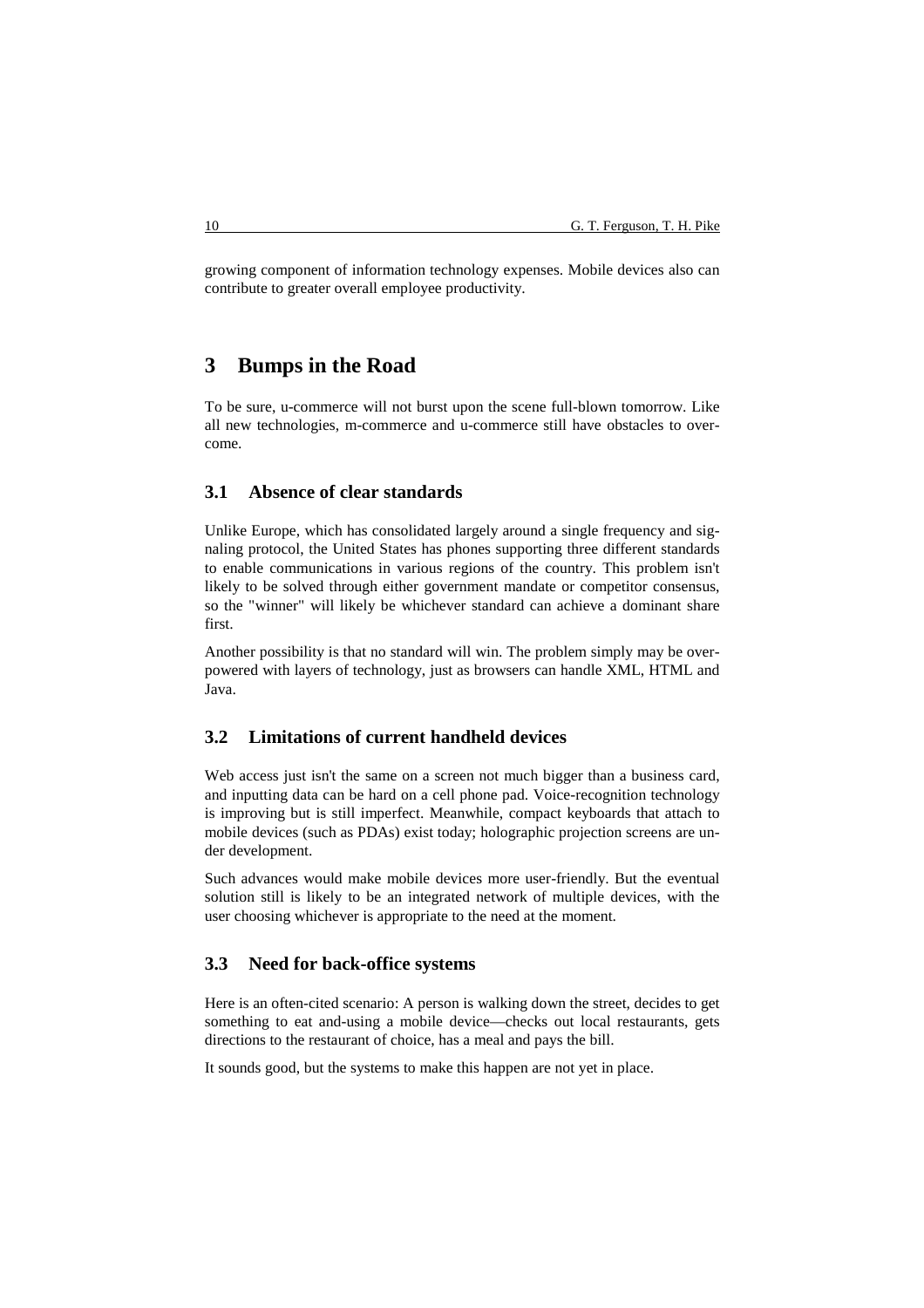Imagine the billing and settlement process. Many parties contributed to getting our customer fed: the portal that carried the restaurant information, the carrier that calculated the customer's proximity to the restaurant and provided directions, the restaurant itself and the company that provided the mechanism for payment. All deserve a cut-but who does the calculation and distribution, and how?

There are other pitfalls. Payment systems are still vulnerable to hackers when data is sent via mobile devices. Privacy is also a concern. Before long, every cell phone will come with GPS (global positioning system). That's exciting for marketers, but customers are skittish about unwanted intrusions and the feeling of being followed.

#### **3.4 Lack of killer apps**

It was e-mail that made Internet access a must-have. To date, no comparable killer m-commerce application has emerged on a global level.

In the business-to-consumer realm, I-Mode has caught the fancy of the Japanese, especially teens. I-Mode offers users communication (phone, e-mail); dozens of services, from the practical (ticket booking, recipes) to the recreational (games, karaoke); plus several whimsical options for standby screen displays. More than 13 million subscribers have signed on in Japan, but I-Mode hasn't caught on outside the country. Nothing like it has emerged in Europe or the United States, though some speculate that short messaging may fill that role.

#### **3.5 Cultural and regional differences**

Europe is ahead of the United States in adopting m-commerce, in part because European mobile phone users do not pay for incoming calls. As a result, they are more willing than Americans to leave their phones on. Streaming information and services to a user's mobile device, therefore, is more likely to be successful in Europe than in the United States.

Another regional difference is the extent to which mobile devices are the primary means of Internet access rather than being an adjunct to computer-based access. Today more than 41 percent of US households have access to the Internet via inhome computers; that figure is 27 percent in Japan and much lower in many parts of Europe.

Finally, the widespread use of mobile devices in Japan may be partly a result of the country's commuting patterns. The typical Japanese commutes 54 minutes per day, primarily by train, which allows ample time and opportunity to work or play on a mobile device. In contrast, 70 percent of US commuters spend less than 30 minutes per day in transit, and 87 percent of all commutes are by car.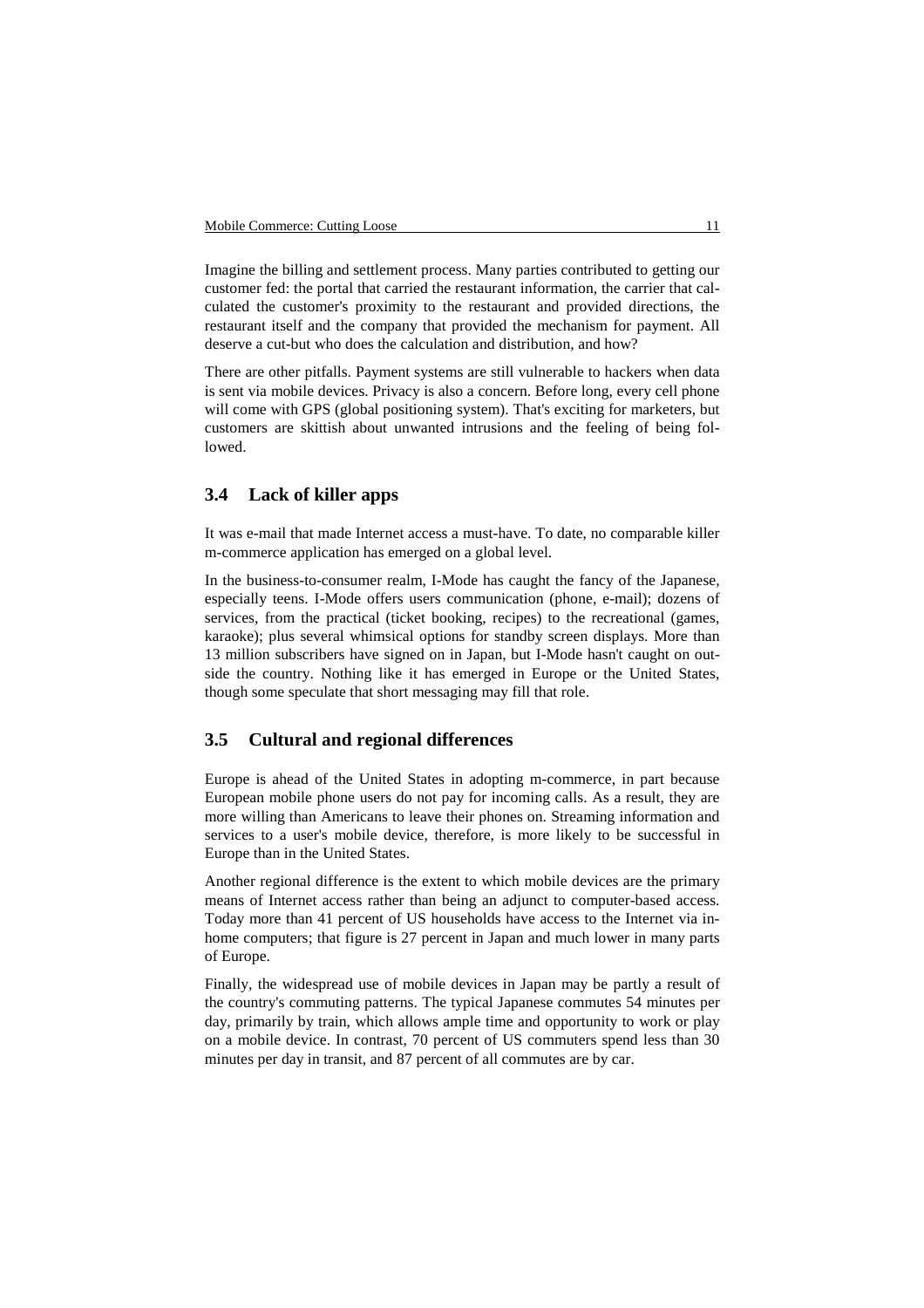These obstacles will slow the arrival of u-commerce and make its rate of adoption uneven around the world. But they will not stop it.

## **4 First Steps**

### **4.1 What will uCommerce mean for your business? What opportunities does it offer?**

We can only give that dreaded consultants' answer: "It depends."

It does depend-on your company's geography, industry and specific situation. ucommerce may become a necessity either because your customers demand it or because it is key to maintaining a competitive business system. Or it may offer opportunities to fundamentally transform your business model.

But at this early stage of this-or any-technology's development and implementation, it is hard to know the answers with any certainty. The challenge for a business leader is to anticipate what u-commerce might mean by starting to ask the right questions now.

## **4.2 Can uCommerce help you build a new, durable relationship with customers? Think about:**

#### **4.2.1 Moments of value**

The mobile aspect of u-commerce means that you can be with the customer at the moment of need. What could it mean for your business to be in almost continuous contact with customers? To allow customers to access information on their own from anywhere at any hour? To make purchases or transactions any time that buyers decide they want something?

#### **4.2.2 Product to service**

Can u-commerce help your customers not just buy your product but use it successfully? Can you, for example, train your customers how to get full value from the product? Help customers anticipate or avoid problems?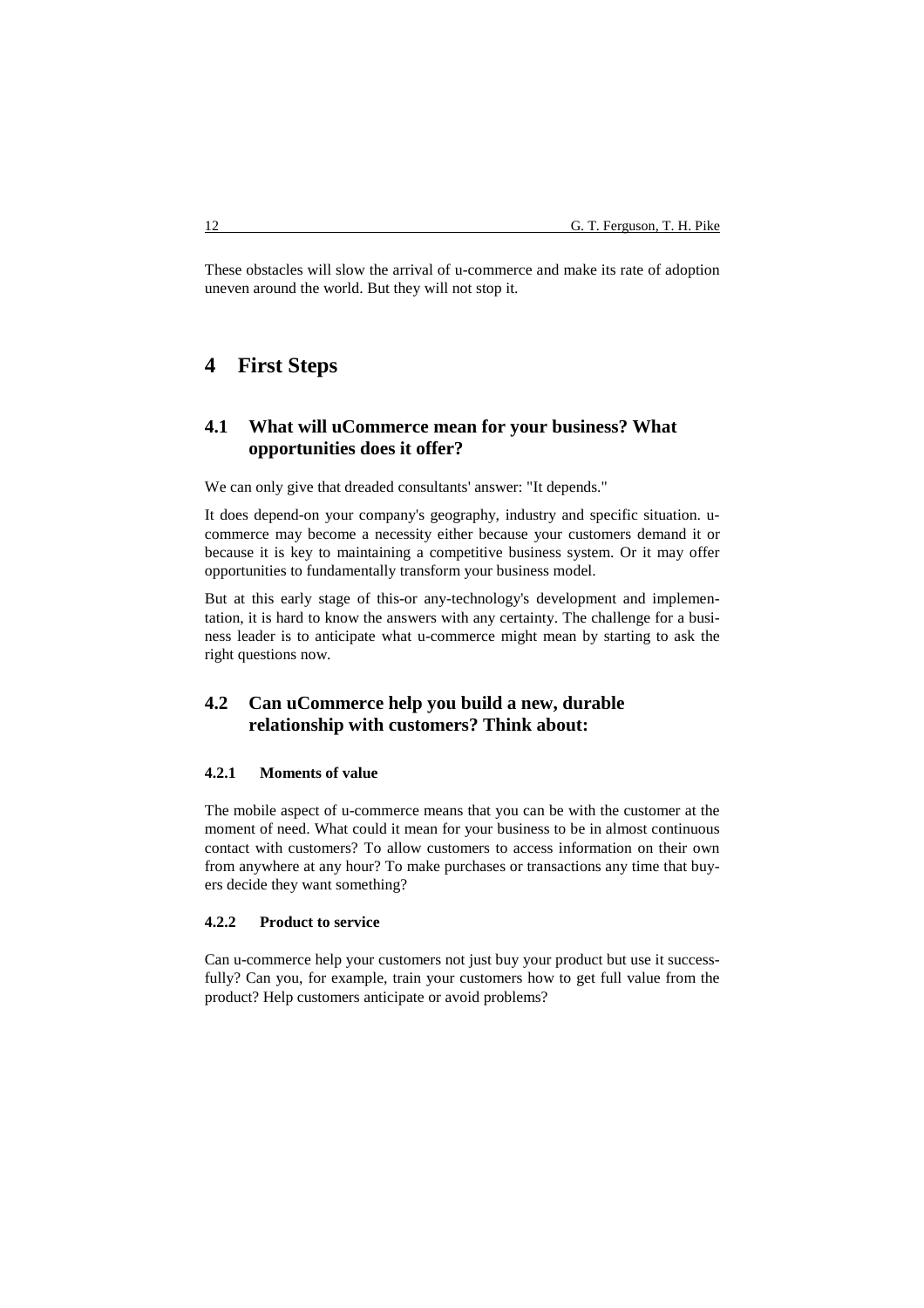#### **4.2.3 Discrete to continuous**

Can the technologies underlying u-commerce help you repackage or reprice your product? Can you offer the product or service in smaller increments? Vary the pricing structure by number of units, time of day, location of usage or some other dimension?

## **4.3 Can uCommerce create a new way of doing your business? Think about:**

#### **4.3.1 The flow of information**

In politics, a common piece of advice is "Follow the money." Here the challenge is to follow the flow of information.

**4.4 What kind of information moves among employees, and how does it move? Along the supply chain? To suppliers, customers, partners? How could those flows of information be shortened, sped up, rerouted or eliminated if people could communicate instantly at any hour? If people could "talk" to objects, or if objects could communicate with one another?** 

#### **4.4.1 Location, location, location**

Mobile technology offers an unprecedented ability to know where someone or something is at any given moment. Suppose your employees were always in touch? Had continuous access to company data and resources? What if you could track your purchases, inventory or shipments minute to minute? If you could pinpoint your customers? How could this knowledge change the way you operate?

Answers to these questions will vary from company to company, of course, and visions of the u-commerce future will differ. Nonetheless, all business leaders should take the fundamental first steps now.

#### **4.4.2 Get a handle on the technology**

Nothing can replace firsthand experience with the advantages and limitations of today's leading-edge devices and applications. Reading about other applications of this emerging technology (such as tagging devices) can help round out your understanding of what it can bring.